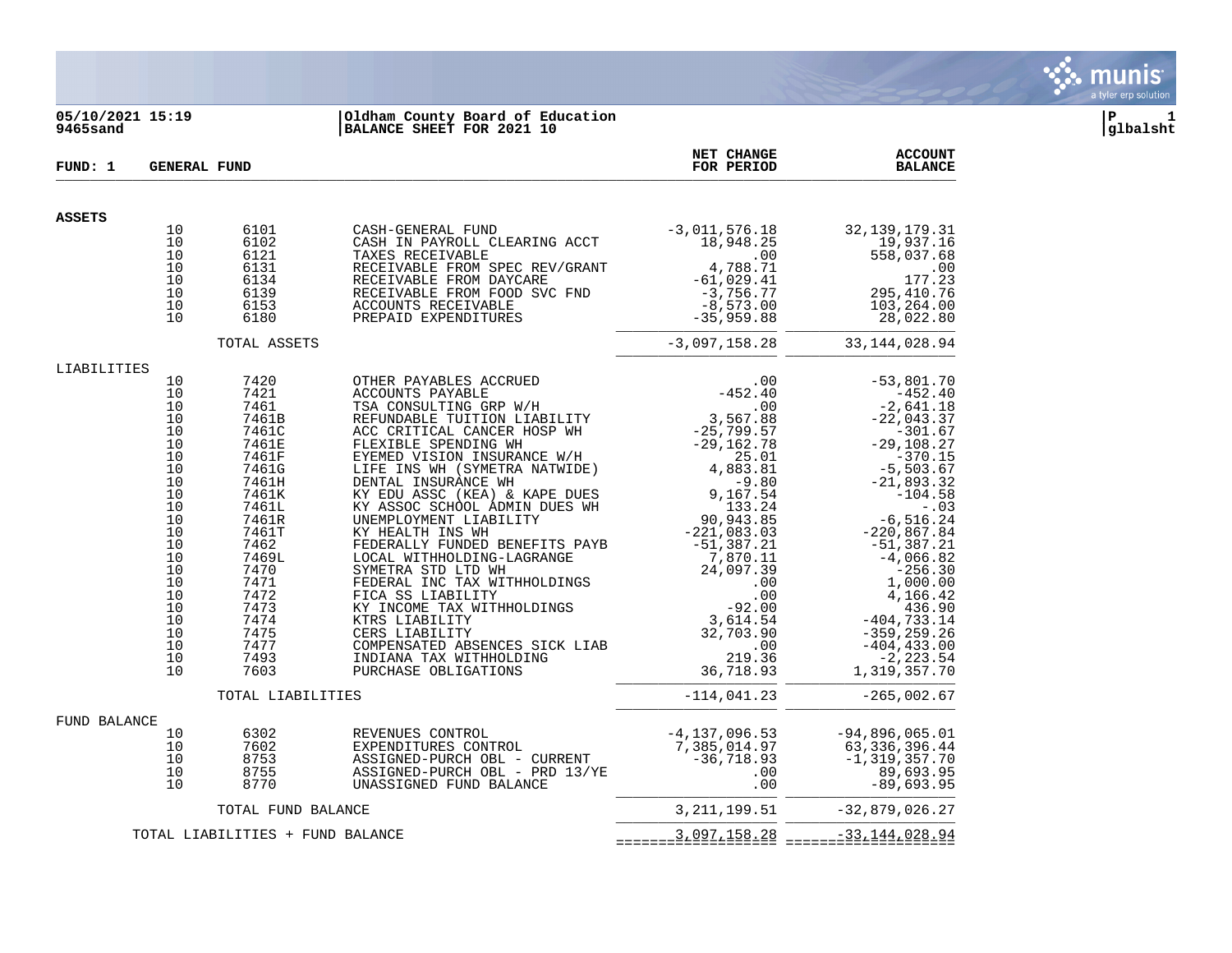

# **05/10/2021 15:19 |Oldham County Board of Education |P 2 9465sand |BALANCE SHEET FOR 2021 10 |glbalsht**

| FUND: 2             |                | SPECIAL REVENUE                  |                                                                                     | NET CHANGE<br>FOR PERIOD                      | <b>ACCOUNT</b><br><b>BALANCE</b>                 |
|---------------------|----------------|----------------------------------|-------------------------------------------------------------------------------------|-----------------------------------------------|--------------------------------------------------|
|                     |                |                                  |                                                                                     |                                               |                                                  |
| <b>ASSETS</b>       | 20<br>20<br>20 | 6101<br>6130<br>6150             | CASH-SPECIAL REVENUE/GRANTS<br>INTERFUND RECEIVABLES<br>OTHER RECEIVABLES           | $-800, 539.63$<br>9,575.00<br>.00             | 371,624.19<br>$-56.29$<br>1,000.00               |
|                     |                | TOTAL ASSETS                     |                                                                                     | $-790, 964.63$                                | 372,567.90                                       |
| LIABILITIES         | 20<br>2.0      | 7481<br>7603                     | ADVANCES FROM GRANTORS/OTHERS<br>PURCHASE<br>OBLIGATIONS                            | .00<br>152,519.18                             | 1,000.00<br>386,610.08                           |
|                     |                | TOTAL LIABILITIES                |                                                                                     | 152,519.18                                    | 387,610.08                                       |
| <b>FUND BALANCE</b> | 20<br>20<br>20 | 6302<br>7602<br>8753             | REVENUES CONTROL<br>EXPENDITURES CONTROL<br>ASSIGNED-PURCH OBL<br>CURRENT<br>$\sim$ | $-101.850.79$<br>892,815.42<br>$-152, 519.18$ | $-7,832,319.82$<br>7,458,751.92<br>$-386,610.08$ |
|                     |                | TOTAL FUND BALANCE               |                                                                                     | 638, 445. 45                                  | $-760, 177.98$                                   |
|                     |                | TOTAL LIABILITIES + FUND BALANCE |                                                                                     | 790,964.63                                    | $-372, 567.90$                                   |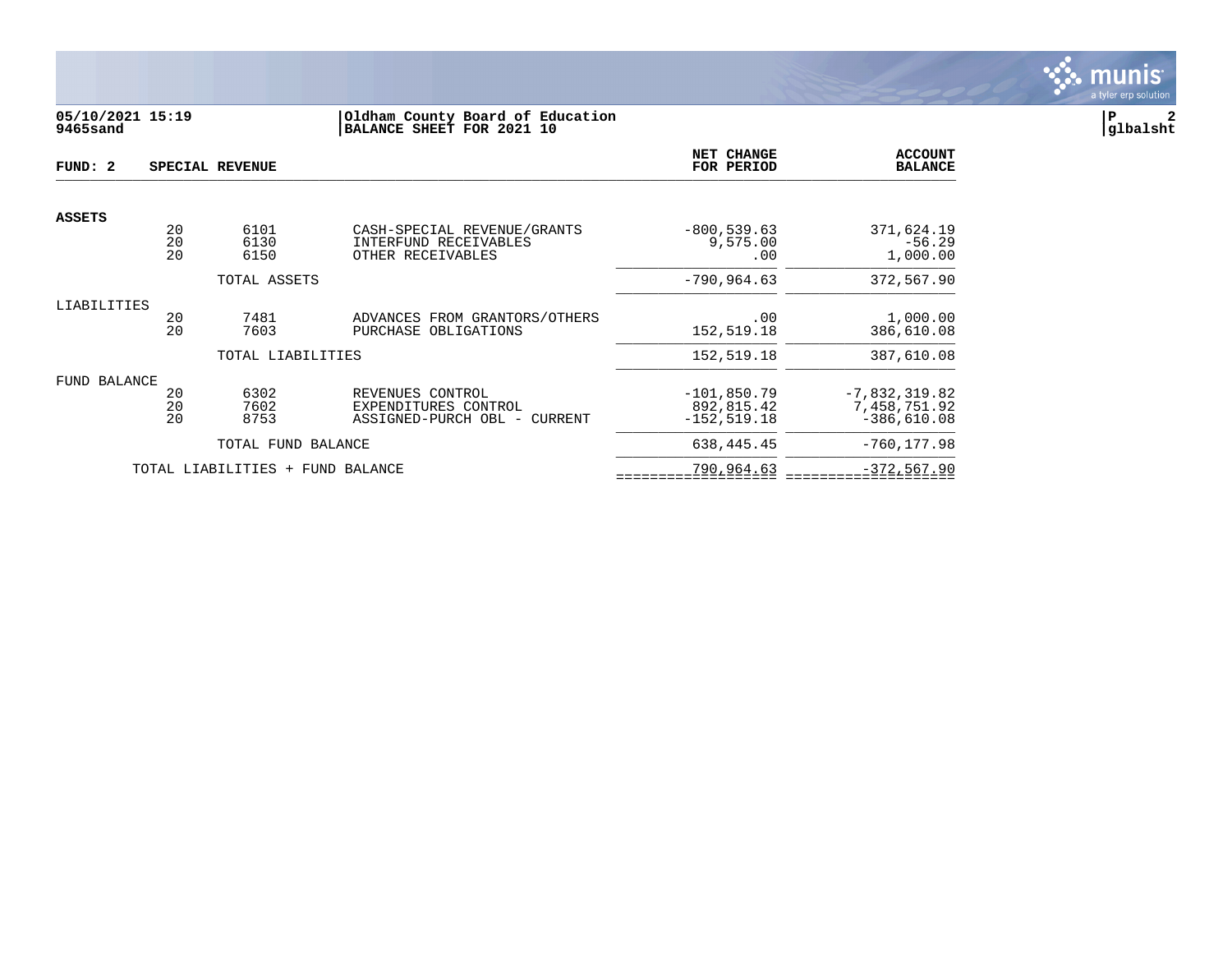

# **05/10/2021 15:19 |Oldham County Board of Education |P 3 9465sand |BALANCE SHEET FOR 2021 10 |glbalsht**

| FUND: 21     |    | DISTRICT ACTIVITY FUND 21 AY     |                   | NET CHANGE<br>FOR PERIOD | <b>ACCOUNT</b><br><b>BALANCE</b> |
|--------------|----|----------------------------------|-------------------|--------------------------|----------------------------------|
| ASSETS       | 21 | 6101                             | CASH-GENERAL FUND | 192.50                   | 192.50                           |
|              |    | TOTAL ASSETS                     |                   | 192.50                   | 192.50                           |
| FUND BALANCE | 21 | 6302                             | REVENUES CONTROL  | $-192.50$                | $-192.50$                        |
|              |    | TOTAL FUND BALANCE               |                   | $-192.50$                | $-192.50$                        |
|              |    | TOTAL LIABILITIES + FUND BALANCE |                   | $-192.50$                | $-192.50$                        |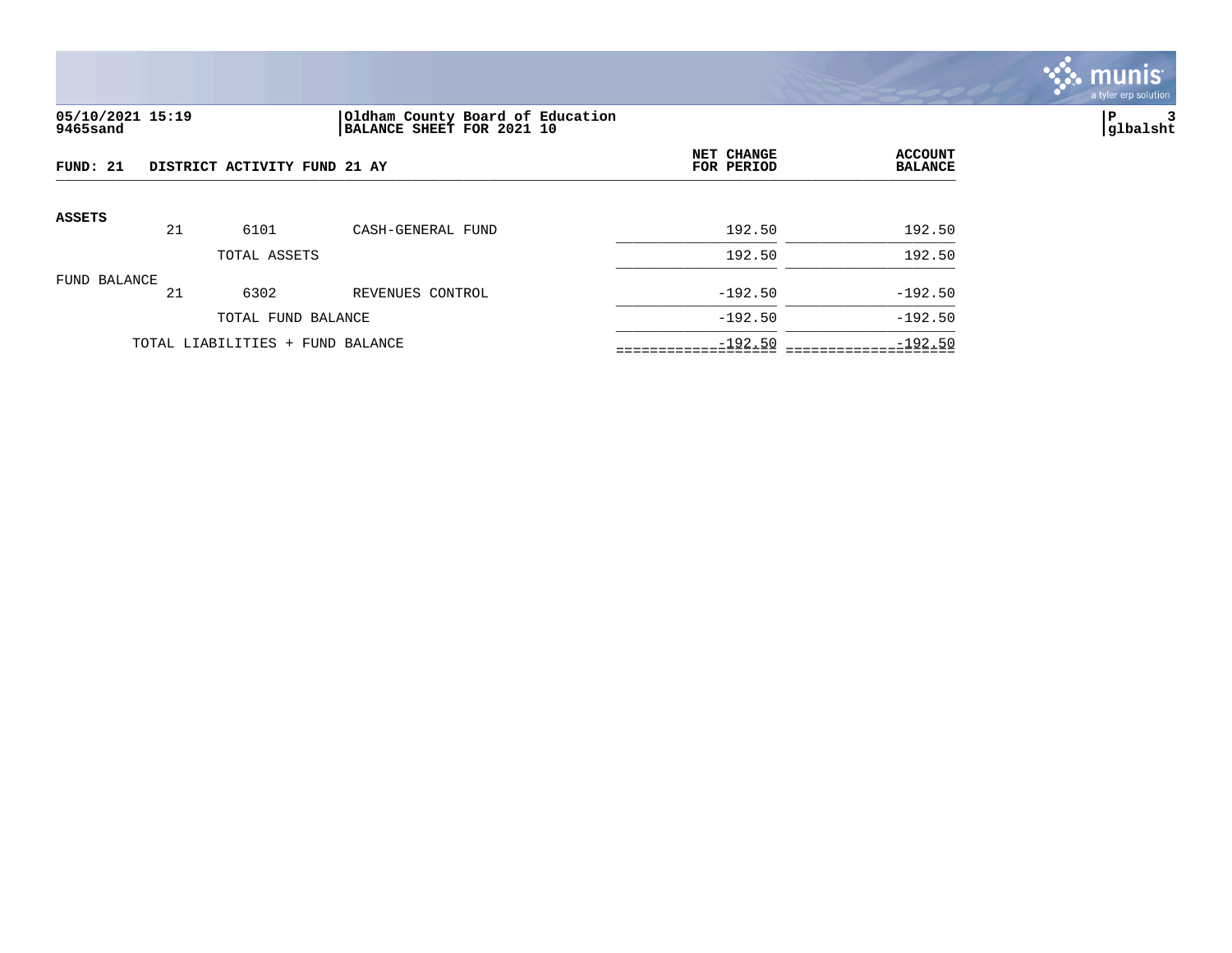

#### **05/10/2021 15:19 |Oldham County Board of Education |P 4 9465sand |BALANCE SHEET FOR 2021 10 |glbalsht**

| FUND: 22      |                                  | DISTRICT ACTIVITY FUND 22 MY                 |                                                                                                                                                                | NET CHANGE<br>FOR PERIOD                                          | <b>ACCOUNT</b><br><b>BALANCE</b>                                                                  |
|---------------|----------------------------------|----------------------------------------------|----------------------------------------------------------------------------------------------------------------------------------------------------------------|-------------------------------------------------------------------|---------------------------------------------------------------------------------------------------|
| <b>ASSETS</b> |                                  |                                              |                                                                                                                                                                |                                                                   |                                                                                                   |
|               | 22                               | 6101                                         | CASH-DISTRICT ACTIVITY                                                                                                                                         | 688.64                                                            | 2,449,959.95                                                                                      |
|               |                                  | TOTAL ASSETS                                 |                                                                                                                                                                | 688.64                                                            | 2,449,959.95                                                                                      |
| LIABILITIES   | 22                               | 7603                                         | PURCHASE OBLIGATIONS                                                                                                                                           | 64,925.49                                                         | 211,637.23                                                                                        |
|               |                                  | TOTAL LIABILITIES                            |                                                                                                                                                                | 64,925.49                                                         | 211,637.23                                                                                        |
| FUND BALANCE  | 22<br>22<br>22<br>22<br>22<br>22 | 6302<br>7602<br>8737<br>8753<br>8755<br>8770 | REVENUES CONTROL<br>EXPENDITURES CONTROL<br>RESTRICTED - OTHER<br>ASSIGNED-PURCH OBL -<br>CURRENT<br>ASSIGNED-PURCH OBL - PRD 13/YE<br>UNASSIGNED FUND BALANCE | $-173,670.11$<br>172,981.47<br>.00<br>$-64, 925.49$<br>.00<br>.00 | $-4, 223, 905.90$<br>1,983,628.36<br>$-214,659.32$<br>$-211,637.23$<br>29,170.91<br>$-24, 194.00$ |
|               |                                  | TOTAL FUND BALANCE                           |                                                                                                                                                                | $-65,614.13$                                                      | $-2,661,597.18$                                                                                   |
|               |                                  | TOTAL LIABILITIES + FUND BALANCE             |                                                                                                                                                                | $-688.64$                                                         | $-2, 449, 959.95$                                                                                 |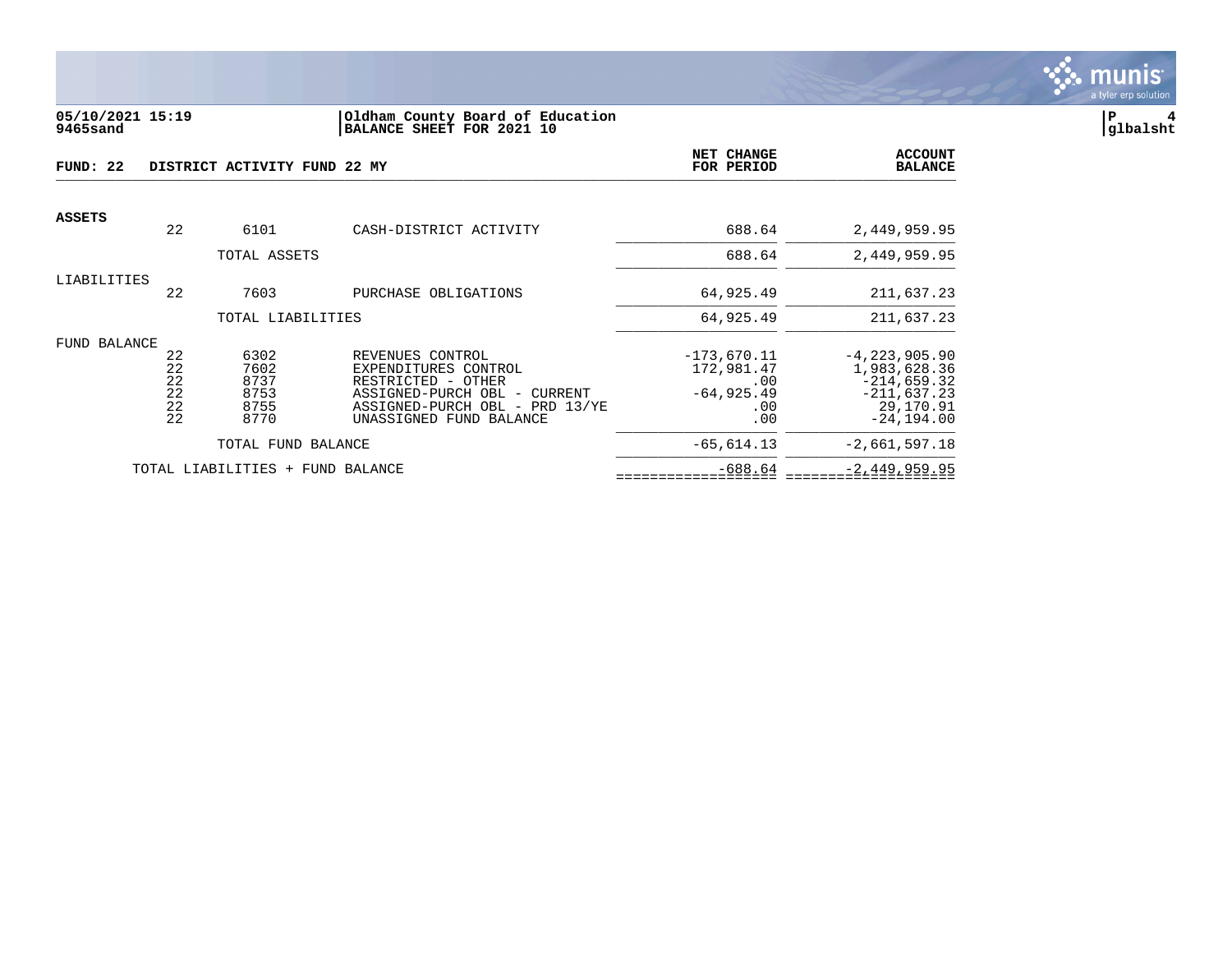

#### **05/10/2021 15:19 |Oldham County Board of Education |P 5 9465sand |BALANCE SHEET FOR 2021 10 |glbalsht**

| FUND: 25      |          | SCHOOL ACTIVITY FUND 25          |                                      | NET CHANGE<br>FOR PERIOD | <b>ACCOUNT</b><br><b>BALANCE</b> |
|---------------|----------|----------------------------------|--------------------------------------|--------------------------|----------------------------------|
| <b>ASSETS</b> | 25<br>25 | 6101                             | CASH-GENERAL FUND                    | .00                      | 944,660.52                       |
|               |          | 6153                             | ACCOUNTS RECEIVABLE                  | .00                      | 43,704.05                        |
|               |          | TOTAL ASSETS                     |                                      | .00                      | 988,364.57                       |
| LIABILITIES   | 25       | 7420                             | OTHER PAYABLES ACCRUED               | .00                      | $-33,845.16$                     |
|               |          | TOTAL LIABILITIES                |                                      | .00                      | $-33,845.16$                     |
| FUND BALANCE  |          |                                  |                                      |                          |                                  |
|               | 25<br>25 | 6302<br>8737                     | REVENUES CONTROL<br>RESTRICTED OTHER | .00<br>.00               | $-954, 519.19$<br>$-.22$         |
|               |          | TOTAL FUND BALANCE               |                                      | .00                      | $-954, 519.41$                   |
|               |          | TOTAL LIABILITIES + FUND BALANCE |                                      | .00                      | $-988, 364.57$                   |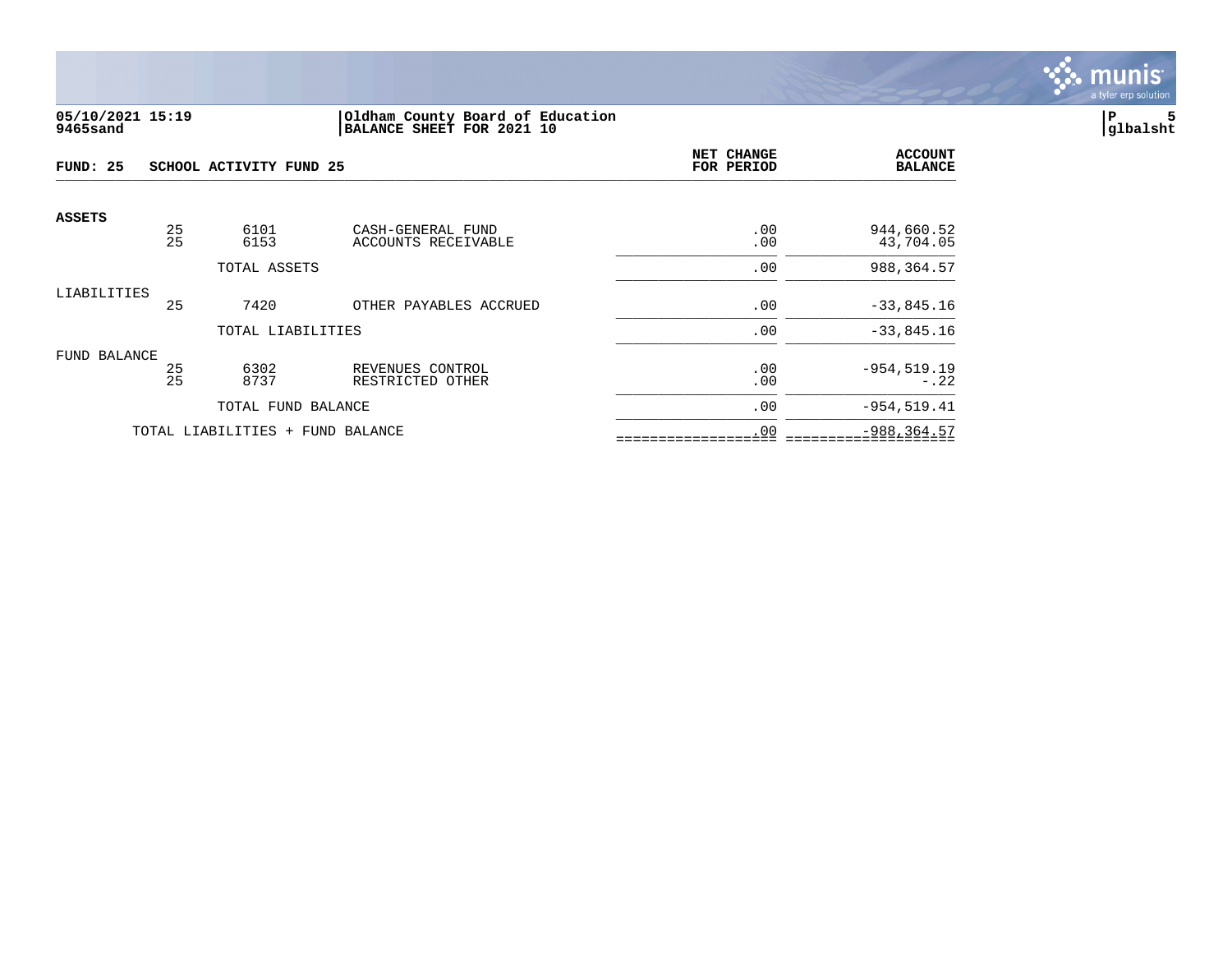

# **05/10/2021 15:19 |Oldham County Board of Education |P 6 9465sand |BALANCE SHEET FOR 2021 10 |glbalsht**

| <b>FUND: 310</b> |                | CAPITAL OUTLAY FUND              |                                                                          | NET CHANGE<br>FOR PERIOD | <b>ACCOUNT</b><br><b>BALANCE</b>                     |
|------------------|----------------|----------------------------------|--------------------------------------------------------------------------|--------------------------|------------------------------------------------------|
| <b>ASSETS</b>    | 31             | 6101                             | CASH IN BANK-CAPITAL OUTLAY                                              | .00                      | 4,123,778.00                                         |
|                  |                | TOTAL ASSETS                     |                                                                          | .00                      | 4,123,778.00                                         |
| FUND BALANCE     | 31<br>31<br>31 | 6302<br>8737<br>8738             | REVENUES CONTROL<br>RESTRICTED - OTHER<br>RESTRICTED SFCC ESCROW CURRENT | .00<br>.00<br>.00        | $-6,028,170.89$<br>4,248,715.89<br>$-2, 344, 323.00$ |
|                  |                | TOTAL FUND BALANCE               |                                                                          | .00                      | $-4, 123, 778.00$                                    |
|                  |                | TOTAL LIABILITIES + FUND BALANCE |                                                                          | .00                      | $-4, 123, 778.00$                                    |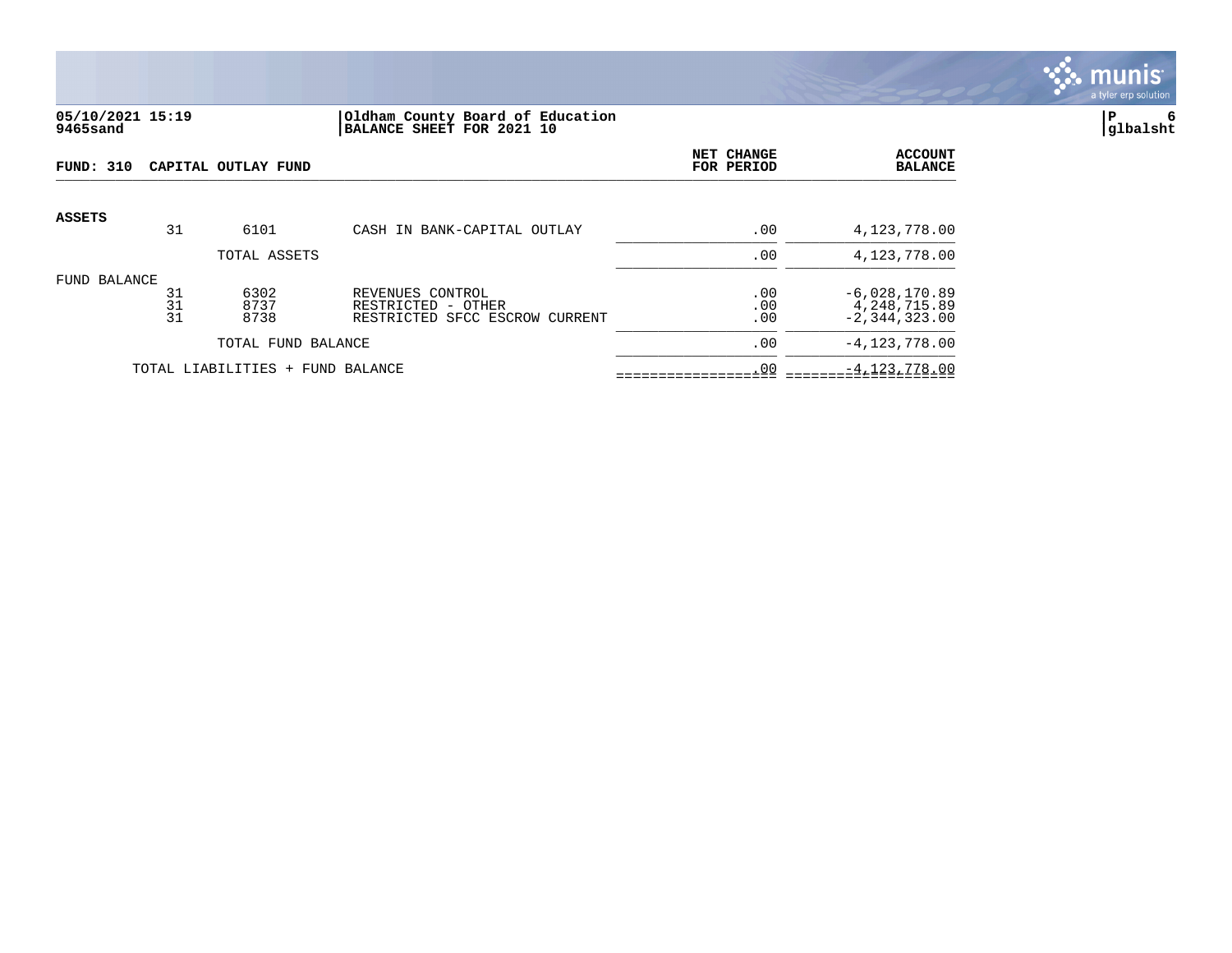

#### **05/10/2021 15:19 |Oldham County Board of Education |P 7 9465sand |BALANCE SHEET FOR 2021 10 |glbalsht**

| FUND: 320     |                                  | BLDING FUND (5CNT LEVY-DT SVC)               | NET CHANGE<br>FOR PERIOD                                                                                                                                          | <b>ACCOUNT</b><br><b>BALANCE</b>                          |                                                                                                     |
|---------------|----------------------------------|----------------------------------------------|-------------------------------------------------------------------------------------------------------------------------------------------------------------------|-----------------------------------------------------------|-----------------------------------------------------------------------------------------------------|
| <b>ASSETS</b> | 32                               | 6101                                         | CASH-SPECIAL VOTED BLDG FUND                                                                                                                                      | $-1,701,408.50$                                           | 9,866,611.70                                                                                        |
|               |                                  | TOTAL ASSETS                                 |                                                                                                                                                                   | $-1,701,408.50$                                           | 9,866,611.70                                                                                        |
| FUND BALANCE  | 32<br>32<br>32<br>32<br>32<br>32 | 6302<br>7602<br>8734<br>8735<br>8737<br>8738 | REVENUES CONTROL<br>EXPENDITURES CONTROL<br>RESTRICTED-SFCC ESCROW-PRIOR<br>RESTRICTED-FUTURE CONSTR BG-1<br>RESTRICTED - OTHER<br>RESTRICTED SFCC ESCROW CURRENT | $-89, 856.60$<br>1,791,265.10<br>.00<br>.00<br>.00<br>.00 | $-29,983,884.42$<br>12,849,957.61<br>1,633,506.89<br>212,958.58<br>12,080,130.08<br>$-6,659,280.44$ |
|               |                                  | TOTAL FUND BALANCE                           |                                                                                                                                                                   | 1,701,408.50                                              | $-9,866,611.70$                                                                                     |
|               |                                  | TOTAL LIABILITIES +                          | FUND BALANCE                                                                                                                                                      | 1,701,408.50                                              | $-9,866,611.70$                                                                                     |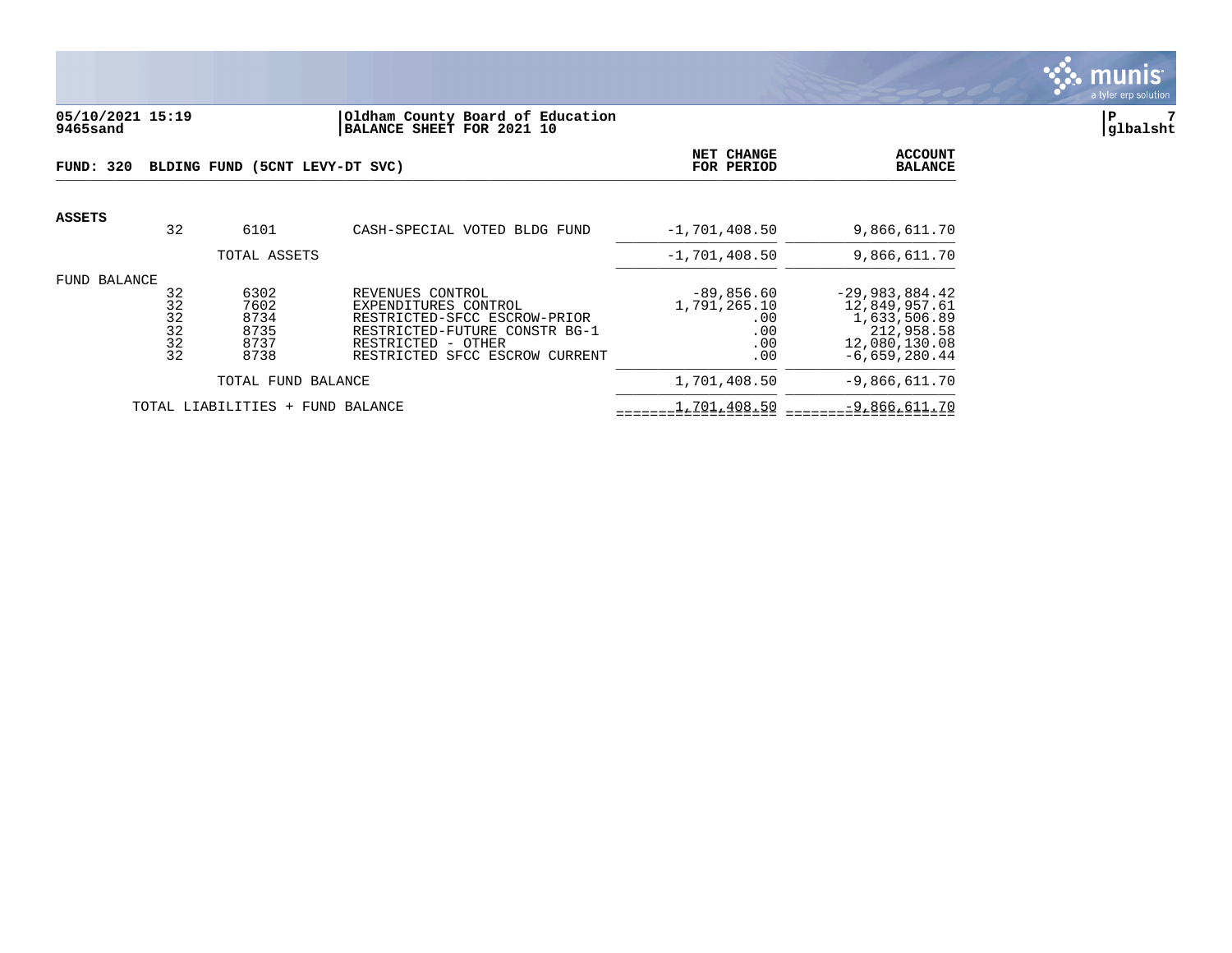

### **05/10/2021 15:19 |Oldham County Board of Education |P 8 9465sand |BALANCE SHEET FOR 2021 10 |glbalsht**

| <b>FUND: 360</b>                                |                                   | <b>CONSTRUCTION FUND</b>                 | <b>NET CHANGE</b><br>FOR PERIOD                                                                                                       | <b>ACCOUNT</b><br><b>BALANCE</b>                |                                                                                |
|-------------------------------------------------|-----------------------------------|------------------------------------------|---------------------------------------------------------------------------------------------------------------------------------------|-------------------------------------------------|--------------------------------------------------------------------------------|
| <b>ASSETS</b>                                   |                                   |                                          |                                                                                                                                       |                                                 |                                                                                |
|                                                 | 36<br>$\frac{36}{36}$<br>36<br>36 | 6101<br>6101J<br>6101M<br>6101N<br>6101P | CASH IN BANK-CONSTRUCTION FUND<br>CASH-OCMS RENOV FY13<br>CASH - SOMS RENOVATION<br>CASH-NEXT GEN H.S.<br>CASH - CAMDEN ES RENOVATION | $-792, 165.97$<br>.00<br>.00<br>.00<br>4,463.24 | $-1, 218, 076.39$<br>98,944.08<br>734,122.90<br>1, 117, 649.56<br>1,603,297.69 |
|                                                 |                                   | TOTAL ASSETS                             |                                                                                                                                       | $-787,702.73$                                   | 2,335,937.84                                                                   |
| LIABILITIES                                     |                                   |                                          |                                                                                                                                       |                                                 |                                                                                |
|                                                 | 36<br>36                          | 7420<br>7603                             | OTHER PAYABLES ACCRUED<br>PURCHASE OBLIGATIONS                                                                                        | .00<br>$-67, 917.03$                            | $-1,427,487.82$<br>184,380.86                                                  |
|                                                 |                                   | TOTAL LIABILITIES                        |                                                                                                                                       | $-67,917.03$                                    | $-1, 243, 106.96$                                                              |
| FUND BALANCE                                    |                                   |                                          |                                                                                                                                       |                                                 |                                                                                |
|                                                 | 36<br>36<br>36<br>36              | 6302<br>7602<br>8735<br>8753             | REVENUES CONTROL<br>EXPENDITURES CONTROL<br>RESTRICTED-FUTURE CONSTRUCTION<br>ASSIGNED-PURCH OBL - CURRENT                            | $-4, 463.24$<br>792,165.97<br>.00<br>67,917.03  | $-241, 142.64$<br>10,276,604.05<br>$-10,943,911.43$<br>$-184,380.86$           |
|                                                 |                                   | TOTAL FUND BALANCE                       |                                                                                                                                       | 855,619.76                                      | $-1,092,830.88$                                                                |
| TOTAL LIABILITIES<br><b>FUND BALANCE</b><br>$+$ |                                   |                                          | 787,702.73                                                                                                                            | $-2, 335, 937.84$                               |                                                                                |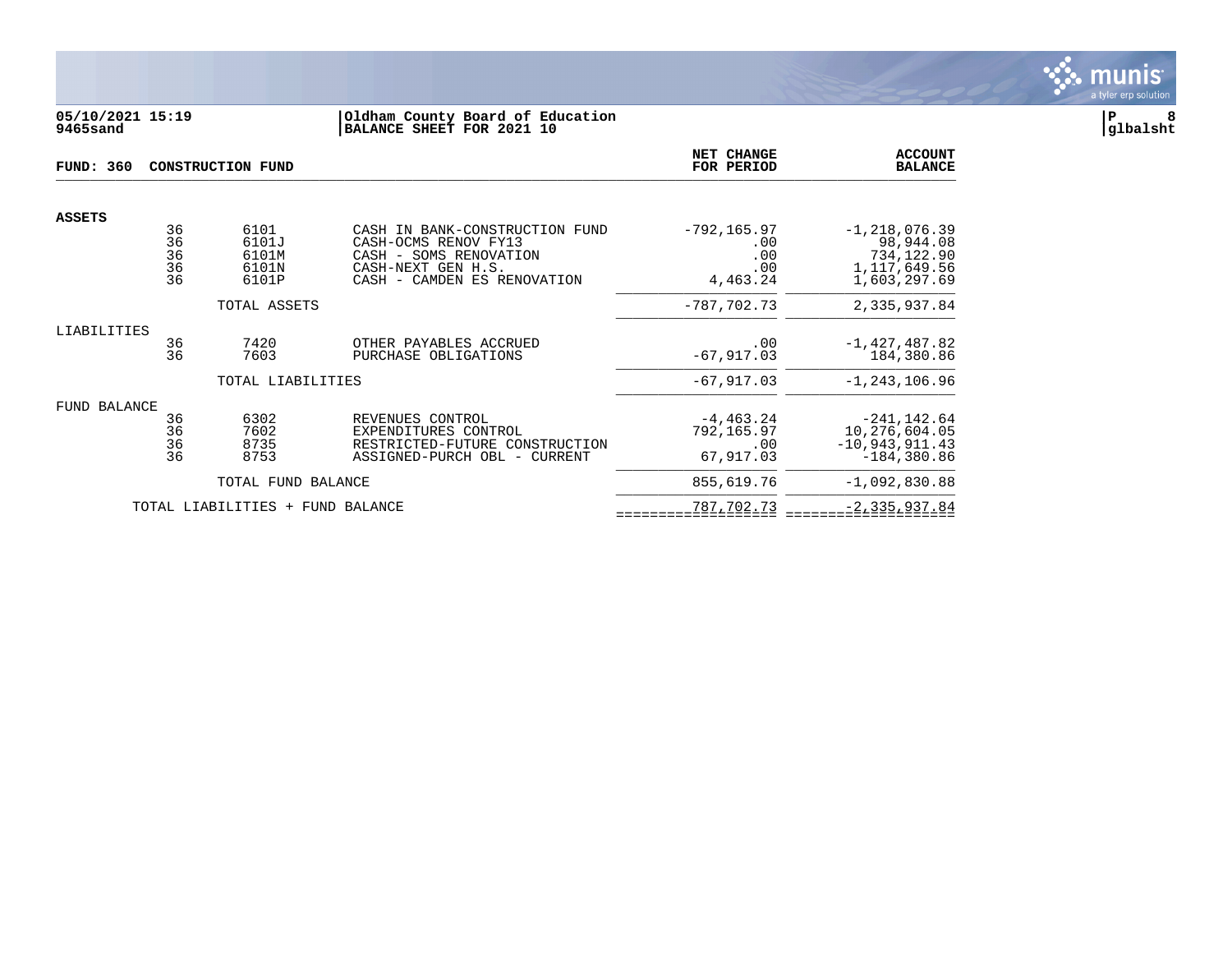

# **05/10/2021 15:19 |Oldham County Board of Education |P 9 9465sand |BALANCE SHEET FOR 2021 10 |glbalsht**

| FUND: 400           |    |                                  | NET CHANGE           | ACCOUNT         |                  |
|---------------------|----|----------------------------------|----------------------|-----------------|------------------|
| DEBT SERVICE FUND   |    |                                  | FOR PERIOD           | <b>BALANCE</b>  |                  |
| <b>FUND BALANCE</b> | 40 | 6302                             | REVENUES CONTROL     | $-1,791,265.10$ | $-12,420,412.66$ |
|                     | 40 | 7602                             | EXPENDITURES CONTROL | 1,791,265.10    | 12,420,412.66    |
|                     |    | TOTAL FUND BALANCE               |                      | .00             | .00              |
|                     |    | TOTAL LIABILITIES + FUND BALANCE |                      | .00             | .00              |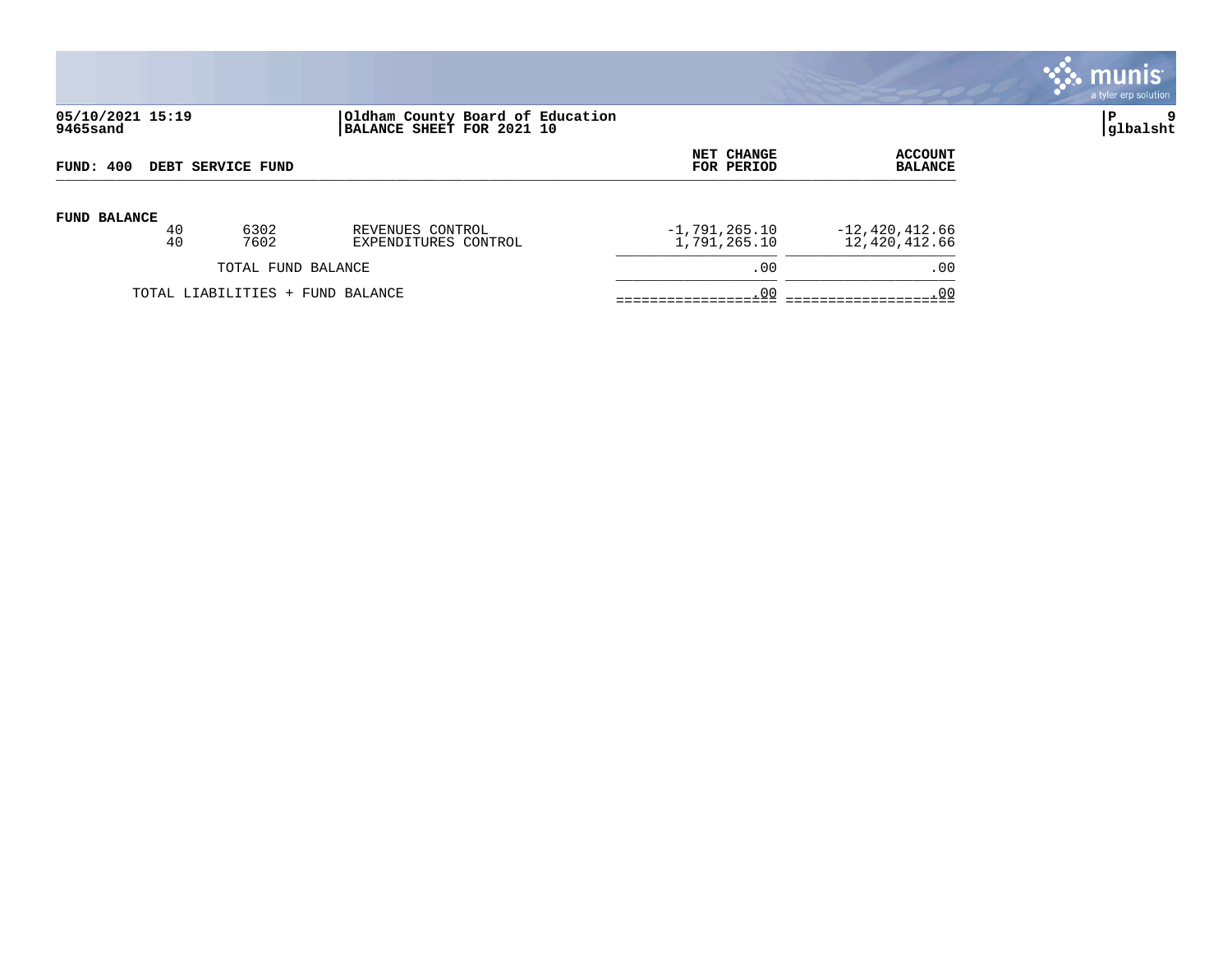

### **05/10/2021 15:19 |Oldham County Board of Education |P 10 9465sand |BALANCE SHEET FOR 2021 10 |glbalsht**

| FUND: 51      | FOOD SERVICE FUND                             |                                                         |                                                                                                                                                                                                     | NET CHANGE<br>FOR PERIOD                                               | <b>ACCOUNT</b><br><b>BALANCE</b>                                                                                   |
|---------------|-----------------------------------------------|---------------------------------------------------------|-----------------------------------------------------------------------------------------------------------------------------------------------------------------------------------------------------|------------------------------------------------------------------------|--------------------------------------------------------------------------------------------------------------------|
| <b>ASSETS</b> |                                               |                                                         |                                                                                                                                                                                                     |                                                                        |                                                                                                                    |
|               | 51<br>51<br>51<br>51<br>51                    | 6101<br>6130<br>6171<br>64000<br>6400P                  | CASH IN BANK-FOOD SERVICE<br>INTERFUND RECEIVABLES<br>INVENTORIES FOR CONSUMPTION<br>DEFRD OUTFLOWS OPEBen LIAB<br>DEFRD OUTFLOWS PENSION LIAB                                                      | 340,203.08<br>3,756.77<br>$.00 \,$<br>.00<br>.00                       | 1,588,624.89<br>$-295, 410.76$<br>191,302.25<br>296,309.00<br>718,921.00                                           |
|               |                                               | TOTAL ASSETS                                            |                                                                                                                                                                                                     | 343,959.85                                                             | 2,499,746.38                                                                                                       |
| LIABILITIES   |                                               |                                                         |                                                                                                                                                                                                     |                                                                        |                                                                                                                    |
|               | 51<br>51<br>51<br>51<br>51<br>51              | 7421<br>75410<br>7541P<br>7603<br>77000<br>7700P        | ACCOUNTS PAYABLE<br>UNFUNDED OPEBen LIABILITY<br>UNFUNDED PENSION LIABILITY<br>PURCHASE OBLIGATIONS<br>DEFERRED INFLOW OPEB LIAB<br>DEFERRED INFLOW PENSION LIAB                                    | 92, 147. 41<br>.00<br>.00<br>3,046.94<br>.00<br>.00                    | .00<br>$-783, 438.00$<br>$-3, 276, 764.00$<br>27,731.09<br>$-292,967.00$<br>$-153,758.00$                          |
|               |                                               | TOTAL LIABILITIES                                       |                                                                                                                                                                                                     | 95,194.35                                                              | $-4, 479, 195.91$                                                                                                  |
| FUND BALANCE  | 51<br>51<br>51<br>51<br>$\frac{51}{51}$<br>51 | 6302<br>7602<br>8712<br>87370<br>8737P<br>8739I<br>8753 | REVENUES CONTROL<br>EXPENDITURES CONTROL<br>UNRESTRICTED NET ASSETS<br>RESTRICTED OPEBen LIAB ENTPRIS<br>RESTRICTED OTHER PENSION<br>RSTRCTD NET POSITION INVENTORY<br>ASSIGNED-PURCH OBL - CURRENT | $-638,908.85$<br>202,801.59<br>.00<br>.00<br>.00<br>.00<br>$-3.046.94$ | $-3, 395, 023.02$<br>2,338,434.26<br>$-236,625.37$<br>780,096.00<br>2,711,601.00<br>$-191, 302.25$<br>$-27,731.09$ |
|               |                                               | TOTAL FUND BALANCE                                      |                                                                                                                                                                                                     | $-439, 154.20$                                                         | 1,979,449.53                                                                                                       |
|               |                                               | TOTAL LIABILITIES + FUND BALANCE                        |                                                                                                                                                                                                     | $-343, 959.85$                                                         | $-2,499,746.38$                                                                                                    |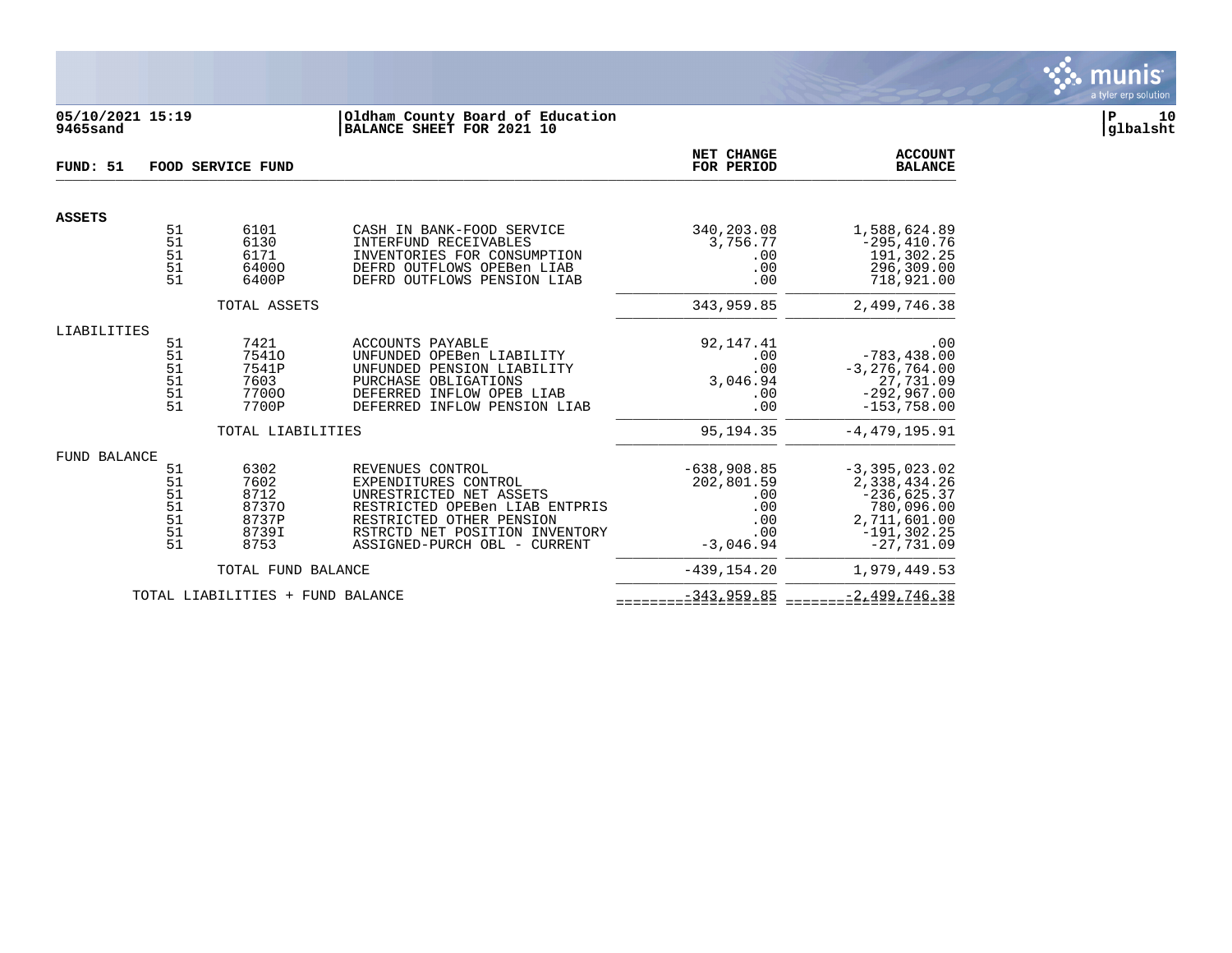

# **05/10/2021 15:19 |Oldham County Board of Education |P 11 9465sand |BALANCE SHEET FOR 2021 10 |glbalsht**

| FUND: 52            |                                   | DAYCARE PROGRAM                                               |                                                                                                                                                                   | NET CHANGE<br>FOR PERIOD                                          | <b>ACCOUNT</b><br><b>BALANCE</b>                                                                       |
|---------------------|-----------------------------------|---------------------------------------------------------------|-------------------------------------------------------------------------------------------------------------------------------------------------------------------|-------------------------------------------------------------------|--------------------------------------------------------------------------------------------------------|
| <b>ASSETS</b>       |                                   |                                                               |                                                                                                                                                                   |                                                                   |                                                                                                        |
|                     | $\frac{52}{52}$<br>52<br>52       | 6101<br>6130<br>64000<br>6400P                                | CASH IN BANK-DAYCARE<br>INTERFUND RECEIVABLES<br>DEFRD OUTFLOWS OPEBen LIAB<br>DEFRD OUTFLOWS PENSION LIAB                                                        | 78,973.99<br>61,085.70<br>.00<br>.00                              | 1,478,284.22<br>$-120.94$<br>318,235.00<br>772,117.00                                                  |
|                     |                                   | TOTAL ASSETS                                                  |                                                                                                                                                                   | 140,059.69                                                        | 2,568,515.28                                                                                           |
| LIABILITIES         | 52<br>52<br>$\frac{52}{52}$<br>52 | 75410<br>7541P<br>7603<br>77000<br>7700P<br>TOTAL LIABILITIES | UNFUNDED OPEBen LIABILITY<br>UNFUNDED PENSION LIABILITY<br>PURCHASE OBLIGATIONS<br>DEFERRED INFLOW OPEB LIAB<br>DEFERRED INFLOW PENSION LIAB                      | .00<br>.00<br>11,478.26<br>.00<br>.00<br>11,478.26                | $-841, 409.00$<br>$-3,519,227.00$<br>33, 283. 13<br>$-314,645.00$<br>$-165, 136.00$<br>$-4,807,133.87$ |
| <b>FUND BALANCE</b> | 52<br>52<br>52<br>52<br>52<br>52  | 6302<br>7602<br>8712<br>87370<br>8737P<br>8753                | REVENUES CONTROL<br>EXPENDITURES CONTROL<br>UNRESTRICTED NET ASSETS<br>RESTRICTED OPEBen LIAB ENTPRIS<br>RESTRICTED OTHER PENSION<br>ASSIGNED-PURCH OBL - CURRENT | $-175, 473.99$<br>35, 414.30<br>.00<br>.00<br>.00<br>$-11,478.26$ | $-2,036,634.71$<br>1,029,410.43<br>$-470,939.00$<br>837,819.00<br>2,912,246.00<br>$-33, 283, 13$       |
|                     |                                   | TOTAL FUND BALANCE                                            |                                                                                                                                                                   | $-151, 537.95$                                                    | 2,238,618.59                                                                                           |
|                     |                                   | TOTAL LIABILITIES + FUND BALANCE                              |                                                                                                                                                                   | $-140,059.69$                                                     | $-2,568,515.28$                                                                                        |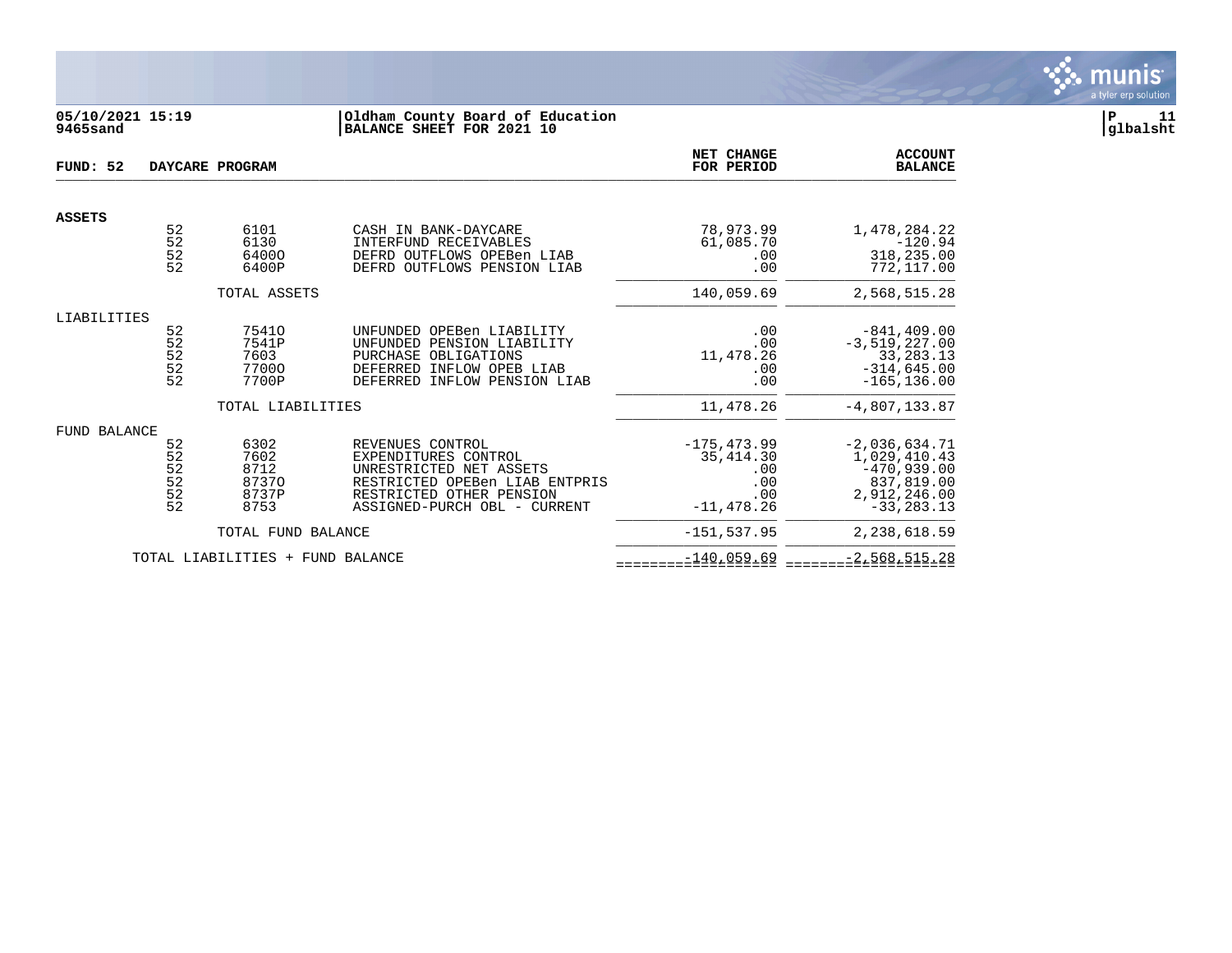

#### **05/10/2021 15:19 |Oldham County Board of Education |P 12 9465sand |BALANCE SHEET FOR 2021 10 |glbalsht**

| FUND: 7000 FIDUCIARY - PENS/INVST/PRIVATE |          |                                  |                                          | NET CHANGE<br>FOR PERIOD | <b>ACCOUNT</b><br><b>BALANCE</b> |
|-------------------------------------------|----------|----------------------------------|------------------------------------------|--------------------------|----------------------------------|
| <b>ASSETS</b>                             | 70       | 6101                             | CASH-OPERATING ACCOUNT CUNDIFF           | .00                      | 4,931.05                         |
|                                           |          | TOTAL ASSETS                     |                                          | .00                      | 4,931.05                         |
| FUND BALANCE                              | 70<br>70 | 6302<br>7602                     | REVENUES CONTROL<br>EXPENDITURES CONTROL | .00<br>.00               | $-6, 553.04$<br>1,621.99         |
|                                           |          | TOTAL FUND BALANCE               |                                          | .00                      | $-4,931.05$                      |
|                                           |          | TOTAL LIABILITIES + FUND BALANCE |                                          | .00                      | $-4,931.05$                      |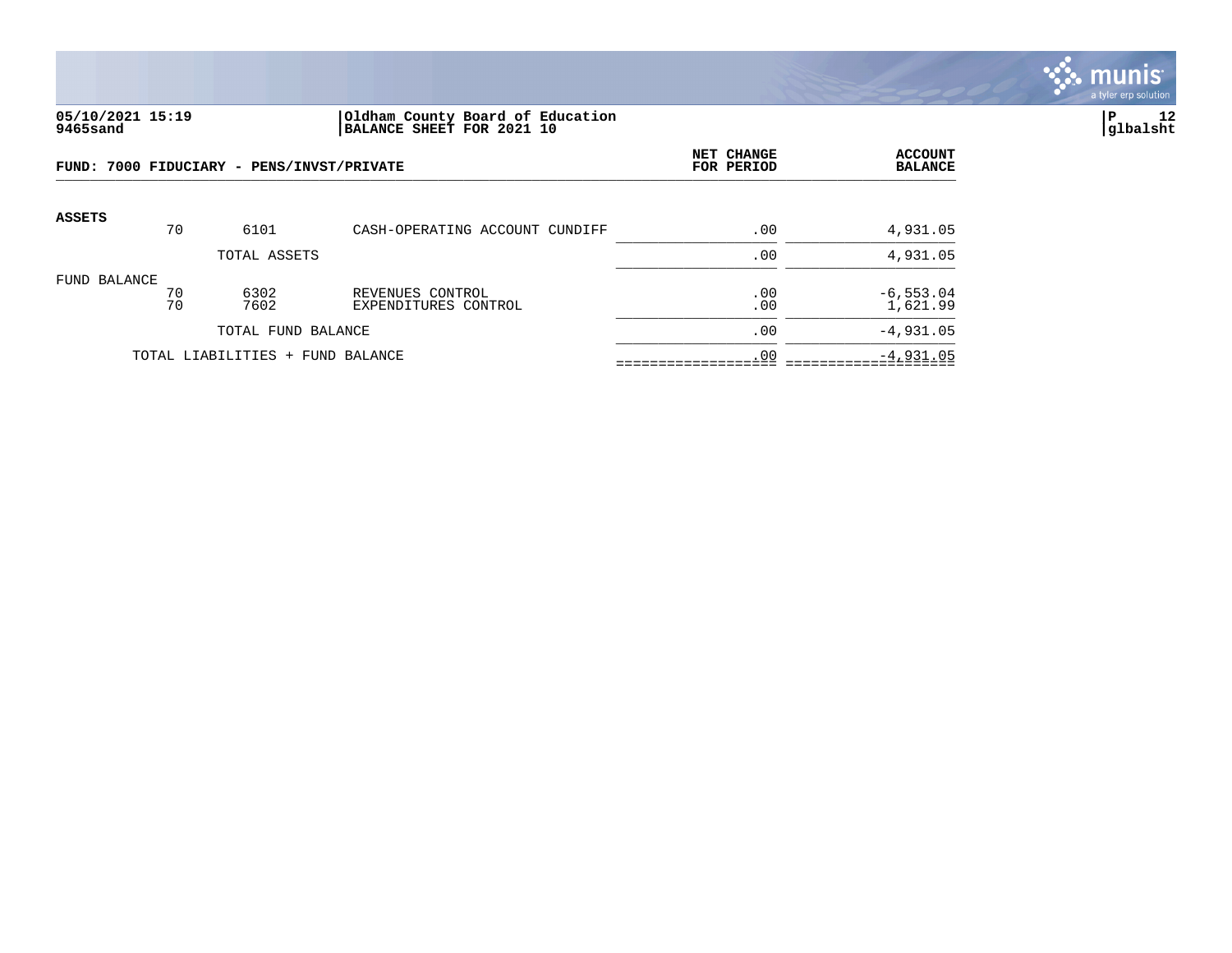

#### **05/10/2021 15:19 |Oldham County Board of Education |P 13 9465sand |BALANCE SHEET FOR 2021 10 |glbalsht**

| FUND: 8                          |                                                                                  | GOVERNMENTAL CAPITAL ASSETS                                                                                  |                                                                                                                                                                                                                                                                                                                                                               | <b>NET CHANGE</b><br>FOR PERIOD                                                                | <b>ACCOUNT</b><br><b>BALANCE</b>                                                                                                                                                                                                                            |
|----------------------------------|----------------------------------------------------------------------------------|--------------------------------------------------------------------------------------------------------------|---------------------------------------------------------------------------------------------------------------------------------------------------------------------------------------------------------------------------------------------------------------------------------------------------------------------------------------------------------------|------------------------------------------------------------------------------------------------|-------------------------------------------------------------------------------------------------------------------------------------------------------------------------------------------------------------------------------------------------------------|
| <b>ASSETS</b>                    |                                                                                  |                                                                                                              |                                                                                                                                                                                                                                                                                                                                                               |                                                                                                |                                                                                                                                                                                                                                                             |
|                                  | 80<br>80<br>80<br>80<br>80<br>80<br>80<br>80<br>80<br>80<br>80<br>80<br>80<br>80 | 6201<br>6211<br>6212<br>6221<br>6222<br>6231<br>6232<br>6241<br>6242<br>6251<br>6252<br>6261<br>6271<br>6272 | LAND<br>LAND IMPROVEMENTS<br>ACCUM DEPREC-LAND IMPROVMNTS<br>BUILDINGS & BLDG IMPROVEMENTS<br>ACCUM DEPREC-BUILDINGS<br>TECHNOLOGY EOUIPMENT<br>ACCUM DEPREC-TECH EOUIPMENT<br>VEHICLES<br>ACCUM DEPREC-VEHICLES<br>MACHINERY AND EQUIPMENT<br>ACCUM DEPR-MACHINERY & EQUIP<br>CONSTRUCTION WORK IN PROGRESS<br>INFRASTRUCTURE<br>ACCUM DEPREC-INFRASTRUCTURE | .00<br>.00<br>.00<br>.00<br>.00<br>.00<br>.00<br>.00<br>.00<br>.00<br>.00<br>.00<br>.00<br>.00 | 12,579,402.00<br>4, 269, 126. 33<br>$-2,188,210.86$<br>283,071,853.28<br>$-100,086,477.87$<br>8,109,578.85<br>$-6, 157, 618.30$<br>16,933,088.53<br>$-13,695,502.95$<br>4,048,796.02<br>$-2,528,671.54$<br>19,653,142.46<br>2,694,930.74<br>$-1,636,580.60$ |
|                                  |                                                                                  | TOTAL ASSETS                                                                                                 | .00                                                                                                                                                                                                                                                                                                                                                           | 225,066,856.09                                                                                 |                                                                                                                                                                                                                                                             |
| FUND BALANCE                     | 80<br>80                                                                         | 7602<br>8710                                                                                                 | EXPENDITURES CONTROL<br>INVESTMENT IN GOVERNMTL ASSETS                                                                                                                                                                                                                                                                                                        | .00<br>.00                                                                                     | 6,936,168.89<br>$-232,003,024.98$                                                                                                                                                                                                                           |
|                                  |                                                                                  | TOTAL FUND BALANCE                                                                                           | .00                                                                                                                                                                                                                                                                                                                                                           | $-225,066,856.09$                                                                              |                                                                                                                                                                                                                                                             |
| TOTAL LIABILITIES + FUND BALANCE |                                                                                  |                                                                                                              |                                                                                                                                                                                                                                                                                                                                                               | .00                                                                                            | $-225,066,856.09$                                                                                                                                                                                                                                           |